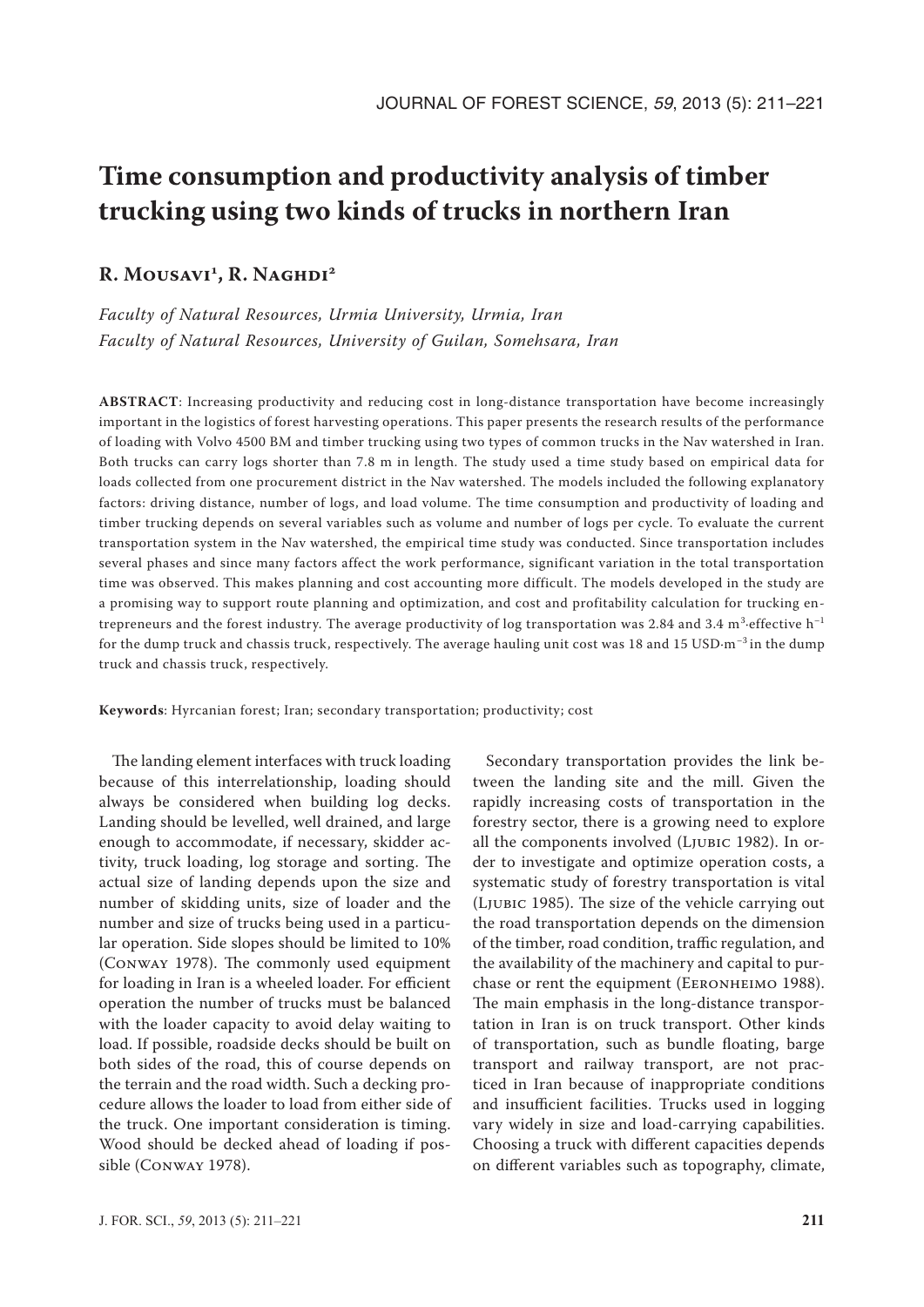size of operation, haul distance, volumes available, and the product to be hauled. Additionally, local highway regulations restrict the gross vehicle weight, length, width, and height of loaded log trucks travelling on public roads (Conway 1979). However, timber trucking takes the biggest share of total harvesting cost (Mousavi 2009), but only few studies are available. For example, Karagiannis et al. (2012) studied timber trucking in Greece in both broadleaved and conifer trees from 1980 to 2012. According to the results, the number of two-axle trucks that dominated in the 1980s was reduced rapidly, mostly to the benefit of larger three-axle and four-axle trucks. Mean load per vehicle type differs between conifer and broadleaved species from 7.1% up to 23.9%. Transportation of stacked wood in overloaded conditions could entail serious problems for public safety and the condition of the road network, which needs more attention.

LAITILA and VAATAINEN (2012) evaluated the competitiveness of various supply systems of small diameter wood harvested from young stands for fuel. Trees were harvested for the cost comparison either as multi-stem delimbed shortwood or whole trees, and the harvesting was based on bundleharvesting using the Fixteri II bundle harvester. According to the results of the study, harvesting of multi-stem delimbed shortwood is a promising way to simplify operations and to reduce transportation and chipping costs. In the case of whole-tree bundling, savings in transportation and chipping costs did not offset the high felling and compaction costs, and the bundling system was the least competitive alternative.

In the Hyrcanian forests, the average truck volume for hauling logs is about  $10-15$   $\mathrm{m}^{3}$  in the western part of the forests while in the eastern part it is  $10-20$  m<sup>3</sup> where truck with trailer is used for hauling in the tree length method (NAGHDI 2005).

The basic factors affecting timber transport include the size of the operation, the geographic location of the forest and the mill and the distance between them, the assortment of timber for which the mill is designed, as well as the availability of suitable transportation (Conway 1979; Eeronheimo 1988). In any instance, the logs in the forest should be moved to the storage place at the right time, otherwise the quality of wood decreases because of fungal or insect attacks. Therefore the planning of long-distance transportation should be done carefully.

Time study is one of the most common practices of work measurement. It is used worldwide, in most types of production to determine the input of time in the production process (BJÖRHEDEN 1991). Time study is used to determine the input – element of productivity, to study factors affecting productivity, to develop work methods by eliminating ineffective time, etc. (HARSTELA 1991). Time study can also be used for assessment of different harvesting methods and finding the most profitable methods. The time consumption will be studied for various reasons. The most common tasks are to investigate the main factors affecting work productivity and to establish a base for the calculation of cost and salaries or payments (Nurminen et al. 2006). Time study methods are used by public forest agencies, for timber sale appraisal, and by companies which employ the operation research staff or consultants (Stenzel 1985).

Cost calculation for different work phases is one of the most important parts of evaluation of work efficiency. It is used for paying piece rate and also to know the number of workers needed for a special activity. With combination of time study for the calculation of productivity and cost, unit cost will be calculated. It helps managers for rational management and increasing operational efficiency. Information on the productivity, cost and application of harvesting equipment and system is a key component in the evaluation of management plans for the rehabilitation and utilization of the Hyrcanian forests (Sobhani 1991). The study covers a more detail of performing timber trucking at two different truck platforms while using the same machine for both of them. The specific objective of the study is: (1) evaluation of timber trucking performance using two different trucks and finding out the best approach to increase efficiency and organization of timber trucking activities by comparing the types of trucks, (2) prediction of required time for loading and timber transportation in the trucks, (3) creation of productivity and time consumption models of long-distance transportation for both of the trucks.

## **MATERIAL AND METHODS**

## **Study area**

The project area is located between 37°61' and 37°20' north latitude, and between 48°39' and 48°44' east longitude. According to the action plan, the total standing volume of all species of approximately 400  $m^3$ -ha<sup>-1</sup> (trees > 5 cm DBH) in undisturbed forests is typical of a certain area. Normally, the average height of taller trees is 20 to 40 m, while some individuals may reach a height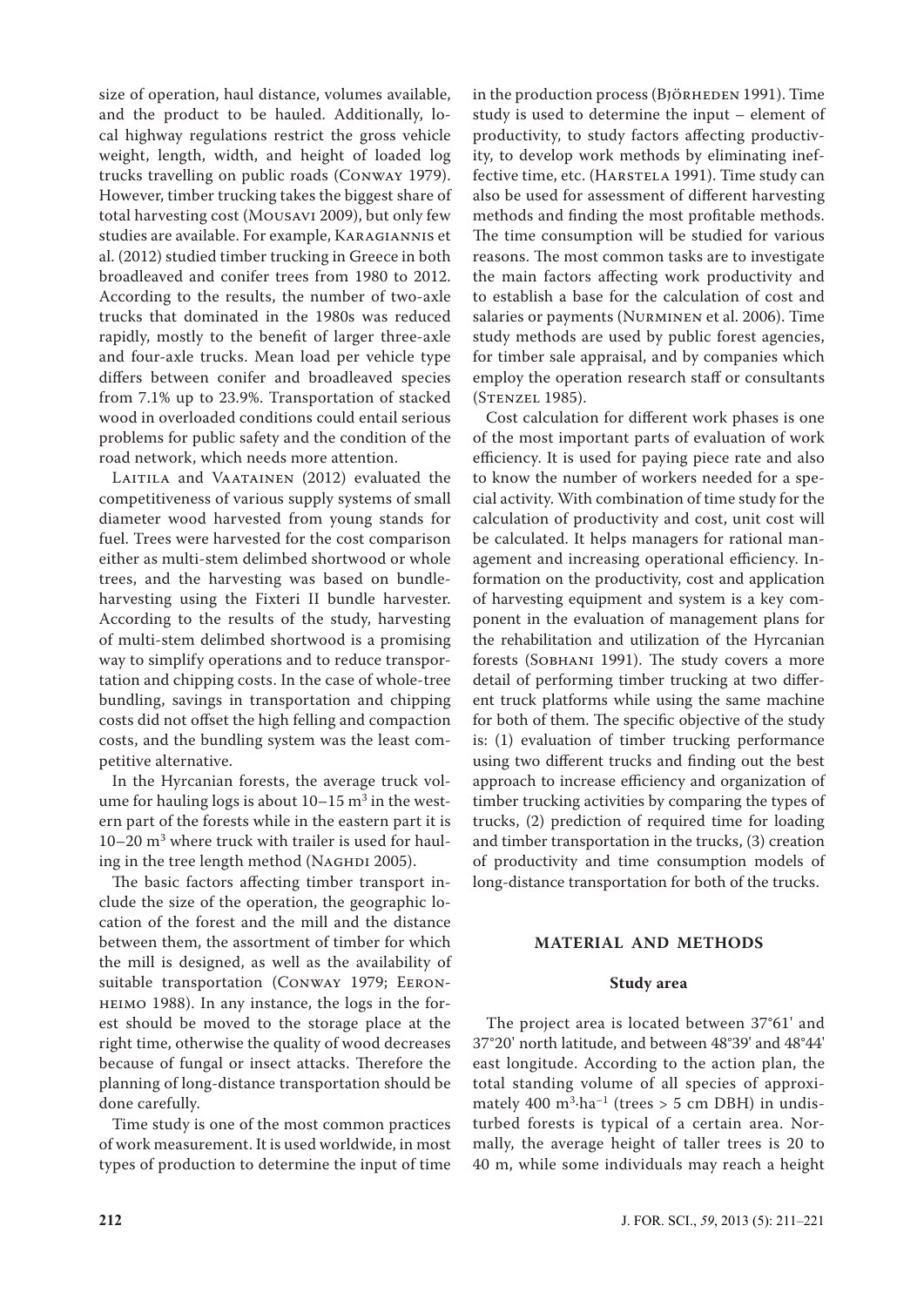Table 1. Main work phases that make up total transportation time

| Work phase               | Definition                                                                                                                                                                                    |
|--------------------------|-----------------------------------------------------------------------------------------------------------------------------------------------------------------------------------------------|
| Driving without a load   | begins when the truck leaves the mill storage area after unloading and ends when the truck<br>stops at a log deck to receive a new load                                                       |
| Log deck activities      | begins when the truck stops at a log deck and the loading with a front-end loader starts and<br>ends when a full load is prepared and the truck is ready to leave the landing                 |
| Driving with a full load | begins when the trucks leaves the deck area and ends when the truck stops at the yard. Prepa-<br>rations, maneuvering the truck and miscellaneous activities during driving are also included |
| Unloading                | begins when the truck arrives at a mill yards and ends when the truck leaves without a load                                                                                                   |
| Delays                   | delays were divided into personal delay (e.g. social break), technical delay (e.g. repair and<br>maintenance), and operation delay (e.g. no spare part is available)                          |

of 45 m or more. Commercial species tend to be represented fairly well. The surface area of the Nav watershed is 3700.87 ha. Most of the area is dominated by *Fagus orientalis* (56.3 %). Common hornbeam (*Carpinus betulus*) constitutes 14.6%, Caucasian alder (*Alnus subcordata*) 7.3%, Norway maple (*Acer platanoides*) 6.3%, and other species account for 15.6% (Action Plan 2000). The total standing volume of all species is about  $400 \text{ m}^3 \cdot \text{ha}^{-1}$ (trees > 5 cm DBH) in an undisturbed forest (Action Plan 2000).

#### **Data collection**

The study covered the regular working hours of drivers and we defined a transportation time that was divided into the main work phases shown in Table 2. Loads were mostly single source loads where hauled from a single log deck in the summer season. In this study, a log deck was defined based on the wood procurement company practice, in

which a pile or several piles in close vicinity at a single site were considered to be a single deck. During the time study, work phases were further divided into time elements that were recorded using a stopwatch. The time analyst observed the transportation work while sitting in the truck cabin. Driving distances were measured using the truck odometer, to the nearest 100 m. Roads were divided into three categories: (1) forest roads, (2) paved asphalt steep roads, (3) low slope asphalt roads. Volumes were measured using the log volume formula.

During the follow-up study, each work shift during the study periods was analysed by asking drivers to independently complete a form on which they recorded start and times for the main work phases to the nearest 1 minute, and the odometer reading at the beginning and at the end of driving phases (Nurminen, Heinonen 2007). They also recorded information about the number of logs and volume of each load. To minimize errors and maximize consistency in the data collection, each driver was taught how to fill in the forms. Drivers were

Table 2. Summary of detailed machine cost calculation parameters

| Cost factor                                 | Cost   | Cost factor                                                        | Cost   |
|---------------------------------------------|--------|--------------------------------------------------------------------|--------|
| Purchase price (USD)                        | 97,000 | Interest annually (USD)                                            | 13,270 |
| Salvage value (USD)                         | 38,800 | Deprecation annually (USD)                                         | 11,640 |
| Economic life (yr)                          | 5      | Tax and insurance annually (USD)                                   | 2,490  |
| Tire life (h)                               | 2,000  | Total fixed cost (USD-PMH <sup>-1</sup> )                          | 16.6   |
| Tire price (USD)                            | 270    | Maintenance and repair, $(USD\cdot PMH^{-1})$                      | 6.34   |
| Number of tires                             | 10     | Fuel and lubricant cost (USD-PMH <sup>-1</sup> )                   | 14.5   |
| Repair factor (f)                           | 0.9    | Fuel and lubricant cost for chassis trucks $(USD·h^{-1})$          | 17     |
| SMH annually (h)                            | 1,650  | Tire cost $(USD\cdot h^{-1})$                                      | 4      |
| PMH annually (h)                            | 2,200  | Total variable cost $(USD \cdot h^{-1})$                           | 24.9   |
| Utilization (%) Ut = $(PMH \times 100/SMH)$ | 75     | Total labour cost $(USD\cdot h^{-1})$                              | 9.6    |
|                                             |        | Total cost (system cost) $(USD \cdot h^{-1})$                      | 51.1   |
|                                             |        | Total cost (system cost) for chassis trucks (USD·h <sup>-1</sup> ) | 53.6   |

SMH – scheduled machine hour, PMH – productive machine hour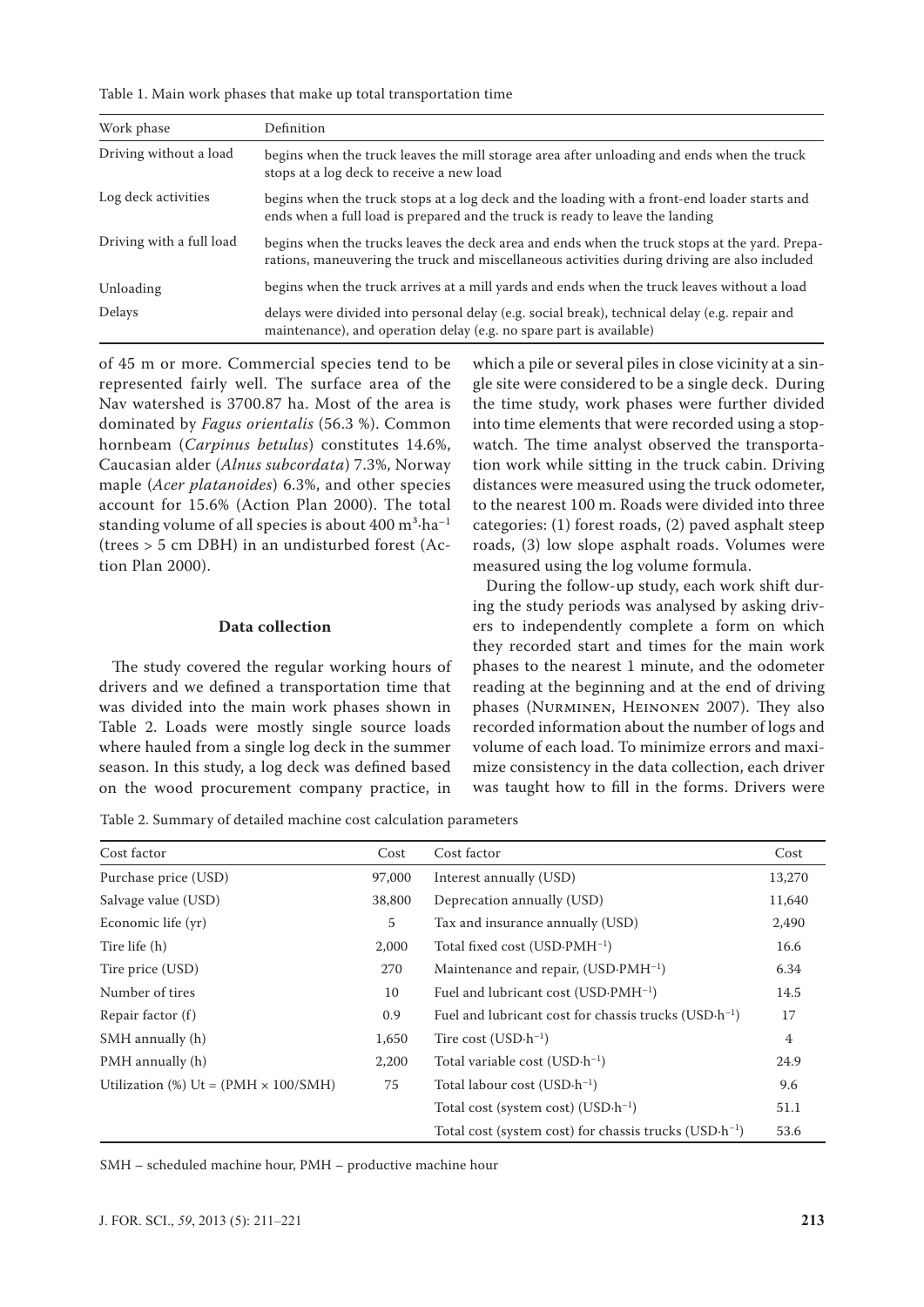Table 3. Average driving speeds and proportions of time spent driving on each class of road based on the time study data

|                  | Dependent | Paved asphalt roads |    |             |    |              |    | All roads |  |
|------------------|-----------|---------------------|----|-------------|----|--------------|----|-----------|--|
| Driving          | variable  | low slope           |    | hilly roads |    | Forest roads |    |           |  |
| Without a load   | DT        | 62.6                | 35 | 36.5        | 26 | 24.7         | 39 | 41.1      |  |
|                  | <b>CT</b> | 58.9                | 32 | 34.49       | 31 | 24.6         | 37 | 39.4      |  |
| With a full load | DT        | 56.54               | 35 | 25.6        | 26 | 20.86        | 38 | 34.3      |  |
|                  | CT        | 54.1                | 33 | 23.7        | 31 | 19.8         | 36 | 32.5      |  |

DT – dump truck, CT – chassis truck

also reviewed to ensure that they were performing this task correctly. This method was previously reported by Nurminen and Heinonen (2007). A total of 6 trucks and drivers were included in the study. The trucks were chosen to permit the comprehensive observation of transportation environment (e.g. driving distance, log products, and mill yards) for the whole district. For each cycle, the following data were collected: time consumption; size of logs loaded (length and diameter) and number of logs per cycle. The data were used to calculate consumed time and productivity, and ultimately costs per cubic meter. Volume per load was calculated by multiplying the average cross-sectional area of the stem by the stem length (Fig.1).

#### **Data Analysis**

Because data from the time study and follow-up study were complementary, the two sets of data were combined, and are henceforth referred to as the combined data (Nurminen, Heinonen 2007). The time consumption was modelled separately for each main work phase, and the expected total transportation time was computed as the sum of the expected work phase times. Furthermore, the independent sample *t*-test was employed in the mean comparison to test the null hypothesis ( $H_0 = \mu_1 = \mu_2$ ,  $P < 0.05$ ).

Total transportation times were divided into the main work phases for both trucks. The mean driving distance, travel speed, and properties of travel on each of the three road classes were also specified. The distances of travel without loads and with a load were compared between two trucks using the independent sample *t*-test. Each work phase which could not make any equation with any variable is calculated as a mean value. A curve estimation method is used for finding the most fitted model between independent variables and dependent variables.

#### **Machine, operator and working methods**

Front-end loaders are mostly used for loading in Iran because neither trucks nor skidders are equipped for loading. The front-end loader is just a possibility for loading. The loader operator and truck driver had several-year experience in the job. The front-end loader model was Volvo 4500 BM and the trucks were Benz 2624 dump truck and Benz 2628 chassis truck. The front-end loader is mostly used in the unloading of chassis trucks because the truck is not equipped for unloading. In the dump truck, the truck driver performs the unloading by dumping the logs. The age of trucks was 5 years but they were still in productive condition.



Fig. 1. Division of time in the timber truck operation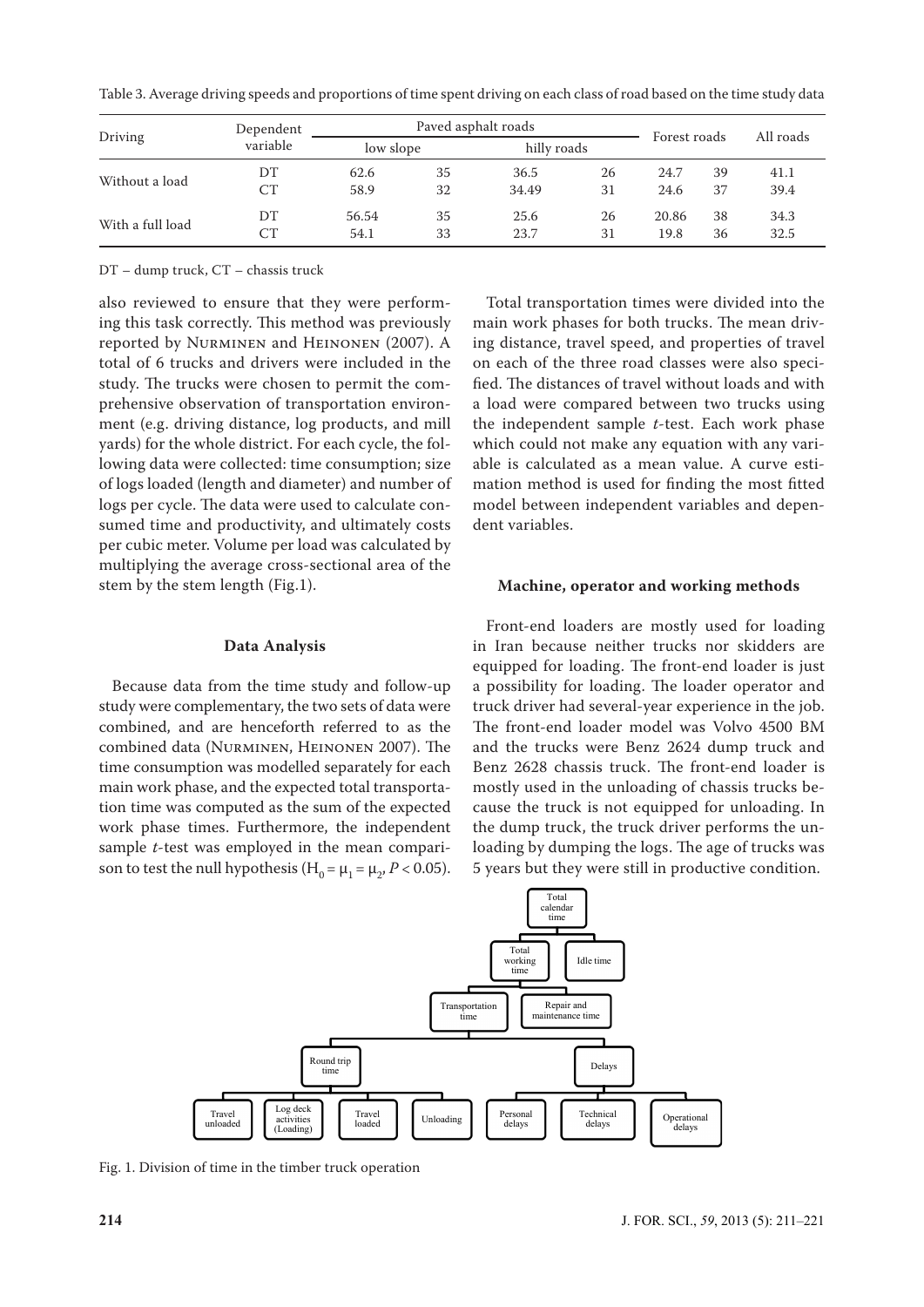

Fig. 2. Division of transportation time during the study for (a) dump trucks and (b) chassis trucks

## **Cost calculation**

The machine costs are calculated when the machine is being used. In order to calculate the cost, it is needed to know how many hours it is working and how many hours it is planned (scheduled) to work. Personal costs included all costs related to worker, fringe benefits and some bonuses and rewards. The salvage value for trucks was 40% of the purchase price (HEDIN 1980, NAGHDI 2005). Fuel cost is calculated according to the formula (Eq. 1) and oil and grease is 20% of the fuel cost for trucks (SUNDBERG 1998).

$$
FLC = HP \times X \times CL \tag{1}
$$

where:

*HP* – engine power (Watt),  $X$  – 0.18 for diesel and 0.25 for gasoline,

 $CL$  – fuel price  $(l \cdot USD^{-1})$ .

## **RESULTS**

#### **Time consumption and productivity**

#### *Distribution of time consumption*

Average, minimum and maximum proportions of the work phase times were calculated for two types of trucks in Iran. Delay time was calculated separately (Fig. 2a). Productivity was calculated with delay time and without delay time (Fig. 2b).

Driving distances did not differ significantly between two types of trucks. The proportion of total driving time spent averaged 85–88% for trips using two trucks. On paved asphalt roads average travel speeds when driving with or without a load did not differ however; the proportion of travel time spent on forest road classes (unpaved gravel roads and forest roads) was larger when driving with and without a load in comparison with paved roads. A travel speed in the hilly section of roads was significantly lower than on paved roads with and without a load.

Average driving speed increased with increasing driving distance for both types of trucks (Fig. 3). Only travelling on forest roads is considered in the figure. On paved asphalt roads the speed did not change very much and it was almost fixed for both types of trucks when moving with a load or without a load.

## *Total time consumption and productivity*

The total time consumption model of a delay-free work cycle was defined by adding up the time consumption for work phases

$$
t_{\text{tot}} = t_1 + t_2 + t_3 + t_4 \tag{2}
$$

where:

- $t_{\text{tot}}$  total effective time consumption for timber trucking (min·payload<sup>-1</sup>),
- $t_1$  time consumption for driving without a load  $(min\cdot$ payload<sup>-1</sup>),
- $t_2$  time consumption for log deck activities (min·payload–1),
- $t_2$  time consumption for driving with a load  $(min\cdot$ payload<sup>-1</sup>),
- $t_4$  time consumption for unloading (min·payload<sup>-1</sup>).

Total effective time consumption was converted into delay-free productivity and gross effective productivity

$$
p_e = \frac{60x}{t_{\text{tot}}} \tag{3}
$$

$$
p_{\rm ge} = \frac{p_{\rm e}}{t_{\rm tot} + t_{\rm delay}}\tag{4}
$$

where:

- $p_e$  productivity (m<sup>3</sup>·effective h<sup>-1</sup>),
- $t_{\text{tot}}$  total effective time consumption (min·cycle<sup>-1</sup>),
- $x -$ volume  $(m^3)$ ,
- $p_{\rm ge}$  productivity, m<sup>3</sup> gross effective h<sup>-1</sup> (including < 15 min delays).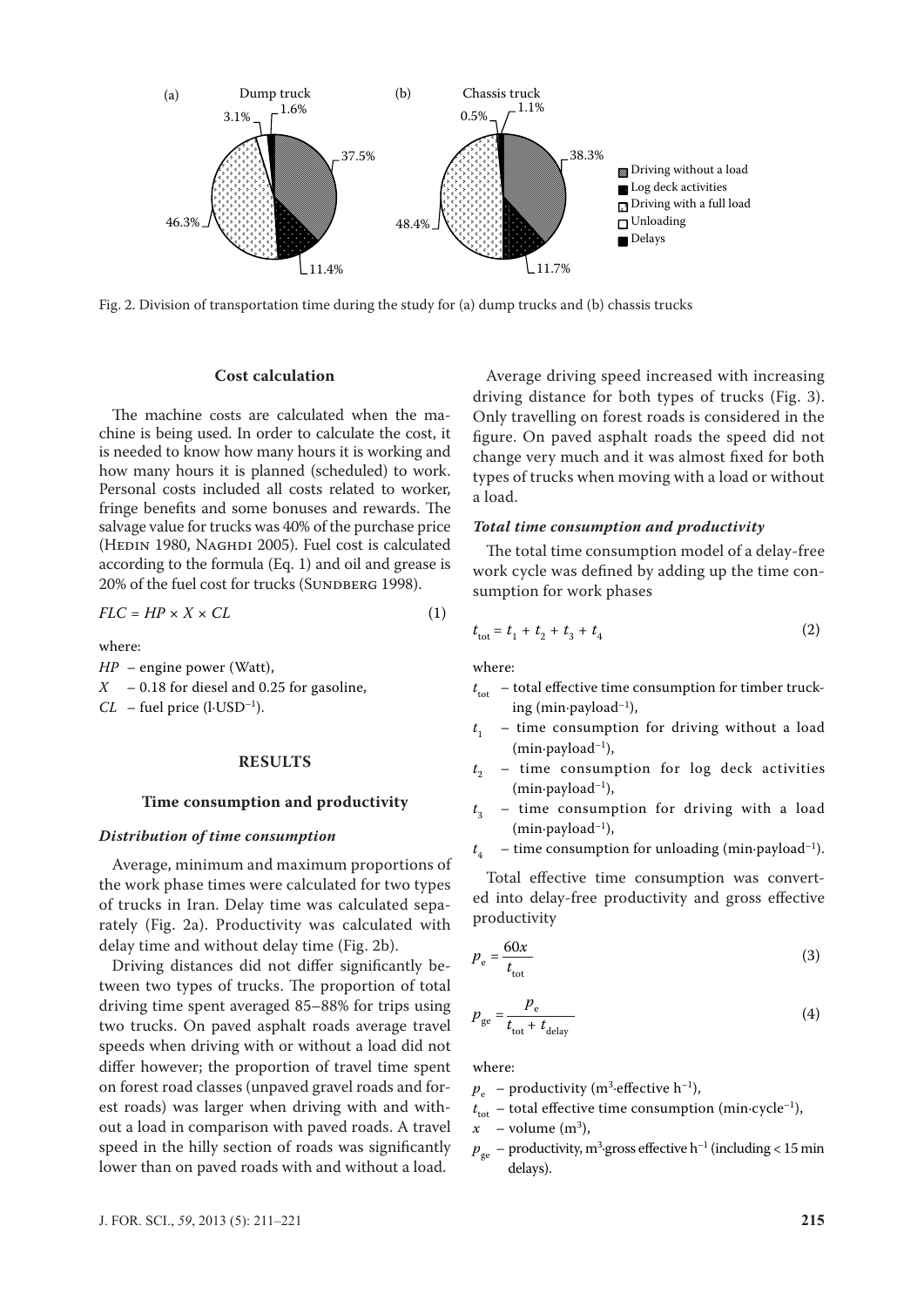| Table 4. Description statistics of different work phases |  |  |  |
|----------------------------------------------------------|--|--|--|
|----------------------------------------------------------|--|--|--|

|                          | Parameter                  | Mean  | Min                | Max   | ${\rm SD}$ |                  |
|--------------------------|----------------------------|-------|--------------------|-------|------------|------------------|
| Work phase model         | (min)                      |       | $(min-cycle^{-1})$ |       |            | $\boldsymbol{N}$ |
| Driving without a load   |                            |       |                    |       |            |                  |
| DT                       |                            | 91.23 | 57.7               | 129   | 22.5       | 31               |
| CT                       | $t_{\rm 1}$                | 99.9  | 63.7               | 128   | 22.9       | 31               |
| Log deck activities      |                            |       |                    |       |            |                  |
| DT                       |                            | 27.8  | 15.8               | 36.13 | 5.37       | 31               |
| CT                       | $t_{\rm 2}$                | 30.4  | 20.4               | 42.4  | 5.4        | 31               |
| Driving with a full load |                            |       |                    |       |            |                  |
| DT                       |                            | 115.3 | 79.3               | 157   | 23.5       | 31               |
| CT                       | $t_{3}$                    | 123.3 | 89.5               | 159   | 21.09      | 31               |
| Unloading                |                            |       |                    |       |            |                  |
| DT                       |                            | 1.22  | 1.7                | 0.88  | 0.2        | 31               |
| CT                       | $t_{\scriptscriptstyle 4}$ | 8.3   | $\mathbf{1}$       | 12.4  | 3.77       | 31               |

DT – dump truck, CT – chassis truck, *t* – time consumption for work phase (min·cycle–1), SD – standard deviation

Table 4 shows description statistics of different work phases for both types of trucks. The average time consumption of travel loaded was higher than that of travel unloaded for both types of trucks. Statistical characteristics of regression analysis based models are presented in Table 5. All models were statistically significant.

The total time consumption and productivity of timber trucking for both types of trucks are presented in Table 6. The average time consumption of timber trucking in the chassis truck was higher by 11.5% than in the dump truck. The average productivity of timber trucking using the dump truck was roughly 20% lower than in the chassis truck. The productiv-

ity of timber trucking is greatly influenced by the transportation distance for both methods.

Figs 4 and 5 show error box plots and confidence interval for the time consumption and productivity of hauling by two different types of trucks. According to the results, time consumption  $(P = 0.011)$  and productivity  $(P = 0.018)$  of timber trucking showed significant differences between the two methods

#### *Production cost of hauling*

The production cost of hauling work phases using two different trucks is presented in Table 7. A difference between the minimum and maximum cost of hauling is considerable. As mentioned earlier,



Fig. 3. Average driving speed as a function of driving distance based on the combined data from the time study and the follow-up study: (a) dump truck, (b) chassis truck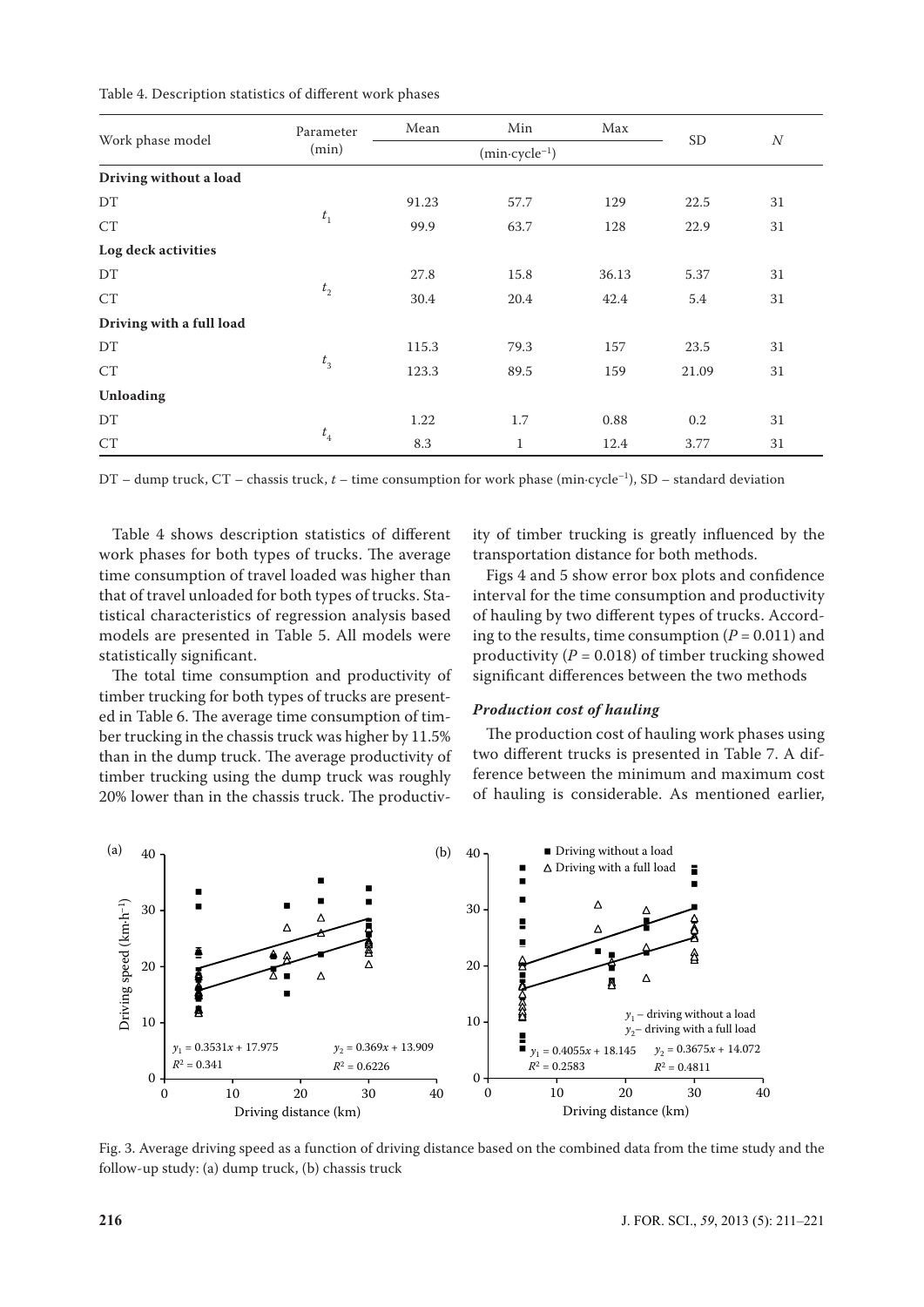|                     | $\it F\mbox{-} \rm test$<br>Dependent<br>$R^2$<br>Term |      |          | Estimated<br>Constant/ |                           |             | $t$ -test |          |                  |
|---------------------|--------------------------------------------------------|------|----------|------------------------|---------------------------|-------------|-----------|----------|------------------|
| Model               | variable                                               |      | $\cal F$ | $\cal P$               |                           | coefficient | <b>SE</b> | $t\,$    | $\boldsymbol{P}$ |
| Travel unloaded     |                                                        |      |          |                        | constant                  | $-38.75$    | 7.232     | $-5.359$ | < 0.001          |
| (CT)                | $t_{\scriptscriptstyle 1}$                             | 0.95 | 331.7    | < 0.001                | $x$ <sub>hd</sub>         | 1.995       | 0.110     | 18.2     | < 0.001          |
| Travel unloaded     |                                                        | 0.92 | 354.6    | < 0.001                | constant                  | $-37.9$     | 6.99      | $-5.4$   | 0.038            |
| (DT)                | $t_{\rm 1}$                                            |      |          |                        | $x$ <sub>hd</sub>         | 1.98        | 0.105     | 18.8     | < 0.001          |
| Loading (log deck   |                                                        | 0.5  | 34.1     | < 0.001                | constant                  | $-391.04$   | 311.97    | $-1.253$ | 0.219            |
| activities) (CT)    | $t_{2}$                                                |      |          |                        | $x_{\rm nv}$              | 18.128      | 3.104     | 5.840    | < 0.001          |
| Loading (log deck   |                                                        | 0.3  | 16.79    | < 0.001                | constant                  | $-1350.0$   | 725.64    | $-1.861$ | 0.070            |
| activities) (DT)    | $t_{2}$                                                |      |          |                        | $x_{\rm nv}$              | 194.19      | 47.390    | 4.098    | < 0.001          |
| Driving with a full | $t_{3}$                                                | 0.88 | 231.6    | < 0.001                | constant                  | $-17.39$    | 9.2       | $-1.88$  | 0.069            |
| load (CT)           |                                                        |      |          |                        | $x$ <sub>hd</sub>         | 2.037       | 0.139     | 14.6     | < 0.001          |
| Driving with a full |                                                        | 0.88 | 231.6    | < 0.001                | constant                  | $-19.7$     | 9.07      | $-2.171$ | 0.038            |
| load(DT)            | $t_{3}$                                                |      |          |                        | $X_{hd}$                  | 2.07        | 0.136     | 15.21    | < 0.001          |
|                     |                                                        |      |          |                        | constant                  | $-60.338$   | 33.91     | $-1.779$ | 0.086            |
| Overall (CT)        | $t_{\rm oc}$                                           | 0.85 | 88.2     | < 0.001                | $\mathcal{X}_{\rm hd}$    | 4.117       | 0.341     | 12.074   | 0.001            |
|                     |                                                        |      |          |                        | $\mathcal{X}_\text{v}$    | 3.61        | 1.052     | 3.43     | 0.002            |
| Overall (DT)        |                                                        | 0.9  | 407.4    | < 0.001                | constant                  | $-15.39$    | 12.69     | $-1.212$ | 0.235            |
|                     | $t_{\rm od}$                                           |      |          |                        | $x$ <sub>hd</sub>         | 3.85        | 0.191     | 20.1     | < 0.001          |
|                     |                                                        |      |          |                        | constant                  | 5.083       | 0.515     | 9.86     | 4.029            |
| Productivity (CT)   | $p_{\rm ec}$                                           | 0.95 | 304.9    | < 0.001                | $\mathcal{X}_\mathrm{hd}$ | $-0.059$    | 0.005     | $-11.43$ | 0.070            |
|                     |                                                        |      |          |                        | $\mathcal{X}_\text{v}$    | 0.153       | 0.016     | 9.5      | 0.120            |
|                     |                                                        |      |          |                        | constant                  | 3.705       | 0.254     | 3.85     | 4.22             |
| Productivity (DT)   | $\boldsymbol{p}_{\text{ed}}$                           | 0.96 | 349      | < 0.001                | $\mathcal{X}_{\rm hd}$    | $-0.045$    | 0.002     | $-0.050$ | $-0.04$          |
|                     |                                                        |      |          |                        | $\mathcal{X}_\text{v}$    | 0.190       | 0.014     | 0.161    | 0.219            |

Table 5. Statistical characteristics of regression analysis based models (time consumption for work phase min·payload–1)  $(n = 31)$ 

CT – chassis truck, DT – dump truck,  $t$  – time consumption for work phase (min·cycle<sup>-1</sup>),  $p_{ec}$  – productivity for chassis truck,  $\boldsymbol{p}_{\rm ed}$  – productivity for dump truck, $x_{\rm nv}$ – interaction of number of log and volume,  $x_{\rm v}$  – volume,  $\,_{\rm hd}$  – hauling distance

3.75

unit cost is derived from dividing the cost per hour by productivity per hour. The main factors affecting hauling productivity are hauling distance and vol-

ume hauled per cycle. The average delay-free unit cost of hauling was 18 USD·m<sup>-3</sup> and 15 USD·m<sup>-3</sup> in the dump truck and chassis truck, respectively.

 $\mathbf b$ 





Fig. 4. Error box plot of mean time consumption for finding the differences between mean of two trucks

Fig. 5. Error box plot of mean productivity for finding the differences between means of two trucks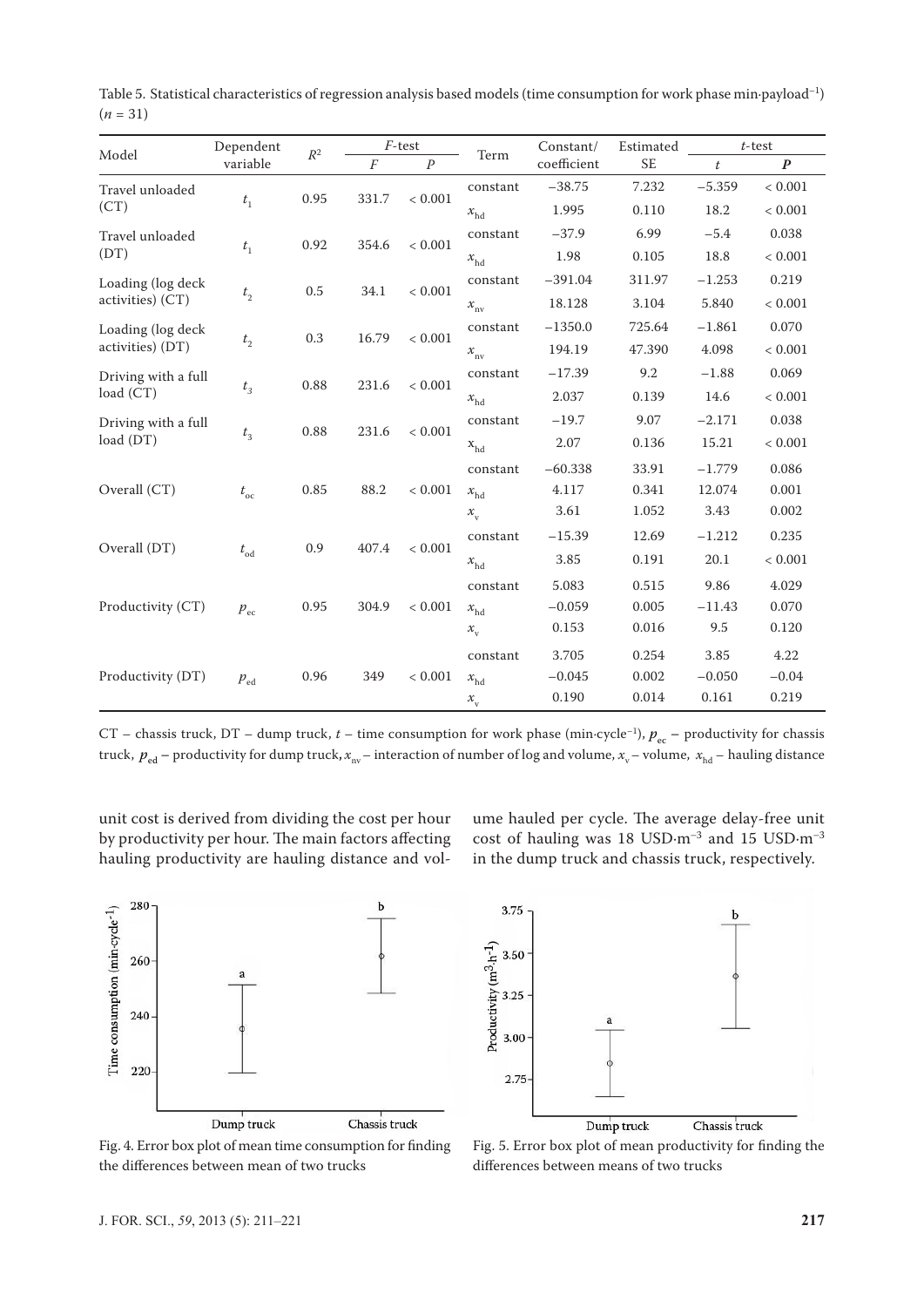Table 6. Productivity of timber trucking in two different types of trucks

|                                                |                | Dump truck           | Chassis truck  |                      |  |
|------------------------------------------------|----------------|----------------------|----------------|----------------------|--|
|                                                | effective time | gross effective time | effective time | gross effective time |  |
| Avg. hauling time (min-payload <sup>-1</sup> ) | 235            | 238                  | 262            | 266                  |  |
| Min. hauling time (min $\text{payload}^{-1}$ ) | 174            | 174                  | 199            | 204                  |  |
| Max. hauling time (min-payload <sup>-1</sup> ) | 302            | 302                  | 313            | 303                  |  |
| Avg. hauled volume $(m^3)$                     | 10.8           | 10.8                 | 14.2           | 14.2                 |  |
| Min. hauled volume $(m^3)$                     | 9.3            | 9.3                  | 9.3            | 9.3                  |  |
| Max. hauled volume $(m^3)$                     | 12.8           | 12.8                 | 16.7           | 16.7                 |  |
| Avg. productivity $(m^3 \cdot h^{-1})$         | 2.84           | 2.8                  | 3.4            | 3.3                  |  |
| Min. productivity $(m^3 \cdot h^{-1})$         | 1.94           | 1.94                 | 1.9            | 1.9                  |  |
| Max. productivity $(m^3 \cdot h^{-1})$         | 3.49           | 3.41                 | 4.7            | 4.6                  |  |

Table 7. Unit cost of hauling

| Unit cost $(USD·m3)$ | Dump truck | Chassis truck |
|----------------------|------------|---------------|
| Avg. unit cost       | 18         | 15.3          |
| Min. unit cost       | 14.6       | 10.8          |
| Max. unit cost       | 26.3       | 26.9          |

## **DISCUSSION**

Due to the limited number of study stands, operations and work cycles, the results are applicable to the same working conditions, showing trends and estimates for the work performance in the forest. The models for effective time presented in this paper are valid and accurate in analysing the factors effecting the time consumption for work phases. The variation caused by human factors was levelled by studying professional operators who used the same working technique and were familiar with the studied forest machine (Nurminen et al. 2006). Since the operators were observed for rather a short time period, there is however a risk that their performance was affected by the situation, even if they were asked to work as normally as possible. The easiest way to control the influence of workers on results is to choose average workers as the subjects. This is an important although inadequate means of improving the generalisability of the results of the study.

The transportation environment described in the present paper including the structure of the road network, driving distance, conditions at the log deck and mill yards and the log products being hauled can be considered typical of logistics of the Iranian harvesting system. The number of drivers and trucks, the length of the study periods and the amount of timber that was hauled provided enough data to meet the study objectives. However, this data did not permit the analysis of activities throughout this year. A traditional approach to time studies of forestry work divided the time consumption of machines into effective time which includes no delays and gross effective time which includes delays shorter than 15 min (Nurminen, Heinonen 2007). Accordingly, the hourly costs of operations have typically been computed and introduced per gross effective hour. However, the concept of gross effective time depends on an artificial limit of 15 min for delays which need not fit the realities of timber trucking (Nurminen, Heinonen 2007), even though the transportation time and the drivers' working hours are the most relevant parameters from the aspect of planning. Not only distance, but also the distribution of roads, including forest roads and public roads, as well as their gradient are important factors in the time consumption of long-distance transportation. On public roads, in normal conditions, the speed of the truck can exceed 60 km·h–1, while on forest roads the truck speed never exceeds  $30 \text{ km} \cdot \text{h}^{-1}$ . On public roads the truck speed depends on such factors as the road surface conditions and steepness of the road. In the study, approximately 39% of the total time consumption of hauling is spent on forest roads, 26% on steep public roads, and 35% on public roads with a low-grade slope. On steep public roads, the truck speed was low, which resulted in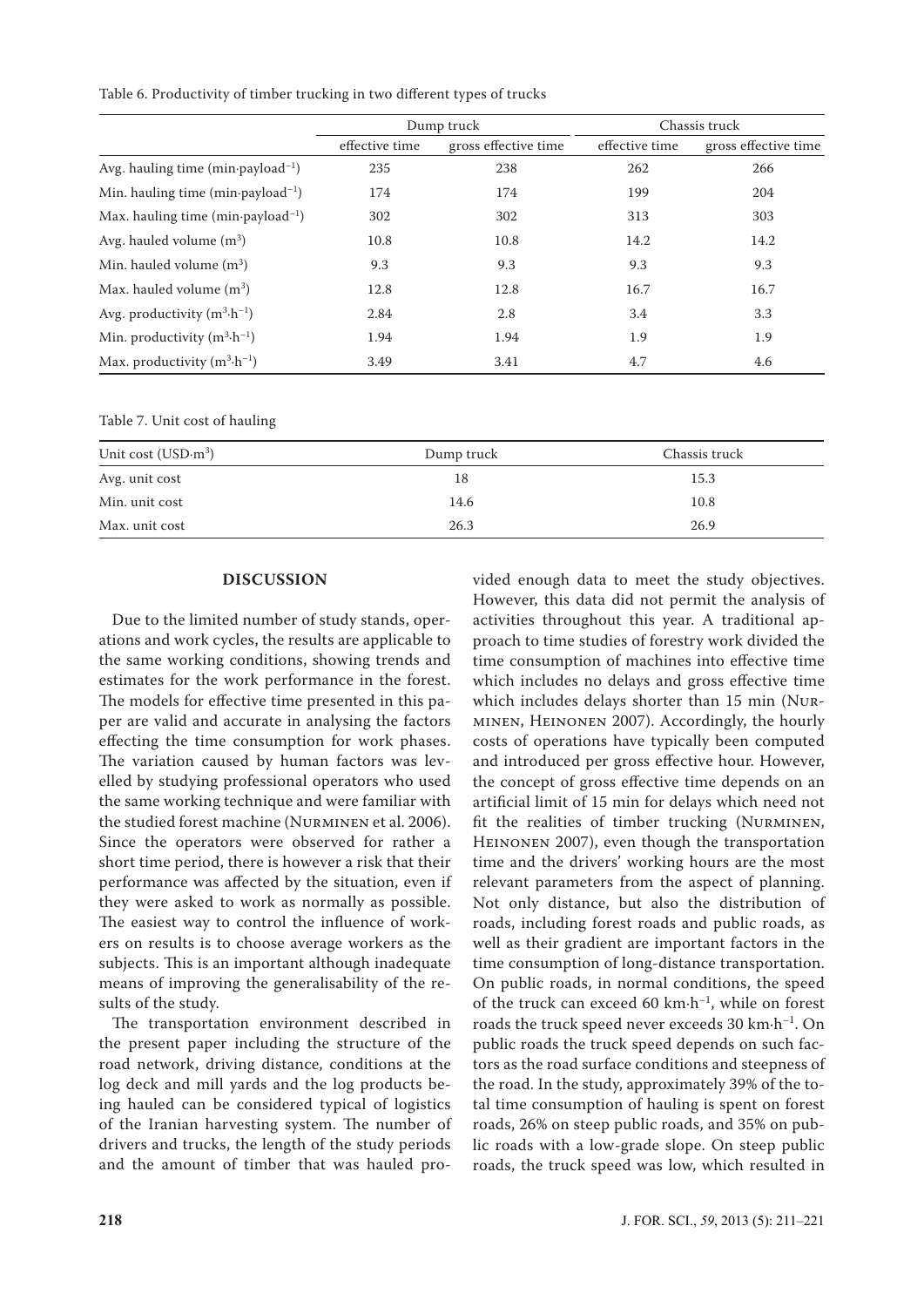increasing the roundtrip time. The average speed of an unloaded truck was around 40  $km \cdot h^{-1}$  while the average speed of a truck with a load was 34 km·h–1. Speeds were found to be independent of the slope grade for the slope less than 11% and strongly influenced by slopes steeper than 11% (Jackson 1986).

In work studies of timber trucking both time studies and follow-up studies have been used. Since in this case detailed work on a larger scale with no emphasizing of data was examined, the combination of time and follow-up studies proved to be an efficient way of collecting data (Nurminen, Heinonen 2007)

In the time study, short time elements could be registered accurately using a detailed form, whereas in the follow-up study the form had to be designed for ease of use. The drivers were provided with detailed instructions for completing the forms and were monitored during the study period (Nurminen, Heinonen 2007). Because the work phases were defined unambiguously, the data collected using these forms were comparable to the more detailed time study data and could be combined with these data for analysis (Nurminen, Heinonen 2007).

Methodologically, the study was a comparative study (comparing two trucks in the same working conditions) with less attention paid to a correlation study. A common problem in comparative analysis, the existence of irrelevant and disturbing factors – noise (BERGSTRAND 1991), was levelled out as a result of studying equally skilful drivers and working under similar conditions.

Two techniques were applied to create the models: work phase time consumption models, and overall time consumption models. Both techniques appeared to fit well with the observations and are reliable to predict the time consumption and productivity, as previously found by Nurminen et al. (2006). The advantage of the work phase based model was, above all, the possibility to observe the harvesting work in greater detail, to decrease the variation of time consumption as well as to reduce the number of influencing factors. A work element is often influenced by few factors, while the total time is influenced by more factors. If the division into work elements is detailed enough, the work element might be affected only by a single factor or correspond to the average time. In the overall time consumption model, the affecting factors might influence the work elements but in different directions, thus the effect on the total time consumption is minimized. In the overall time consumption model, with applying the average value for the model, the average time consumption of the work

phase can be calculated. In order to study the effect of a single factor on the time consumption, only the value of the factor is changed while the other factor is fixed to the average values. The overall time consumption model gives the same results as the work phase model in a simpler form (Gonzáles 2005).

The hauling work phase was modelled for both methods. The analysis showed that it depends on the payload volume, hauling distance, and truck speed. Independent variables of volume, number of logs, distance, interaction between number of logs and volume were regressed against hauling time and driving time (unloaded and loaded) separately. Hauling distance was the most influential factor on the time consumption of driving unloaded while hauling distance and volume were the most influencing factors regarding the time consumption of driving loaded. In the overall time consumption and productivity model, hauling distance, truck speed, and volume hauled were the most important factors.

The effect of hauling distance, truck speed, and volume hauled on the time consumption of hauling in this study has been proved. The influence of truck driver's skills, motor power, tire inflation, road condition was previously reported by Ljubic (1984, 1985), which can be considered in order to improve productivity in this section. The other factors that may influence the productivity and costs of forestry transportation are topography, steepness, climate, and size of operation, volumes available and manufacturing year of the truck.

From the aspect of modelling and statistical analysis the study provided sufficient relevant data. Regression models proved to fit the data well and reliably estimated the time consumption for individual work phases. The residuals of the regression models were symmetrical and were normally distributed and the coefficients of determination were high. Overall, the variation in the time consumption of log deck activities and unloading was not great and all variations in time consumption were related to driving loaded and unloaded. As a result, the overall model for transportation time worked less well than we hoped. Additional research to refine the sub-models with the poorest performance may improve the estimation of total transportation time, but it is also possible that the inherent variability in operating conditions in the forest will make it impossible to produce a model with highly accurate prediction.

The ranges of total transportation time for dump truck and chassis truck with and without load are presented for a driving distance of 55–80 km for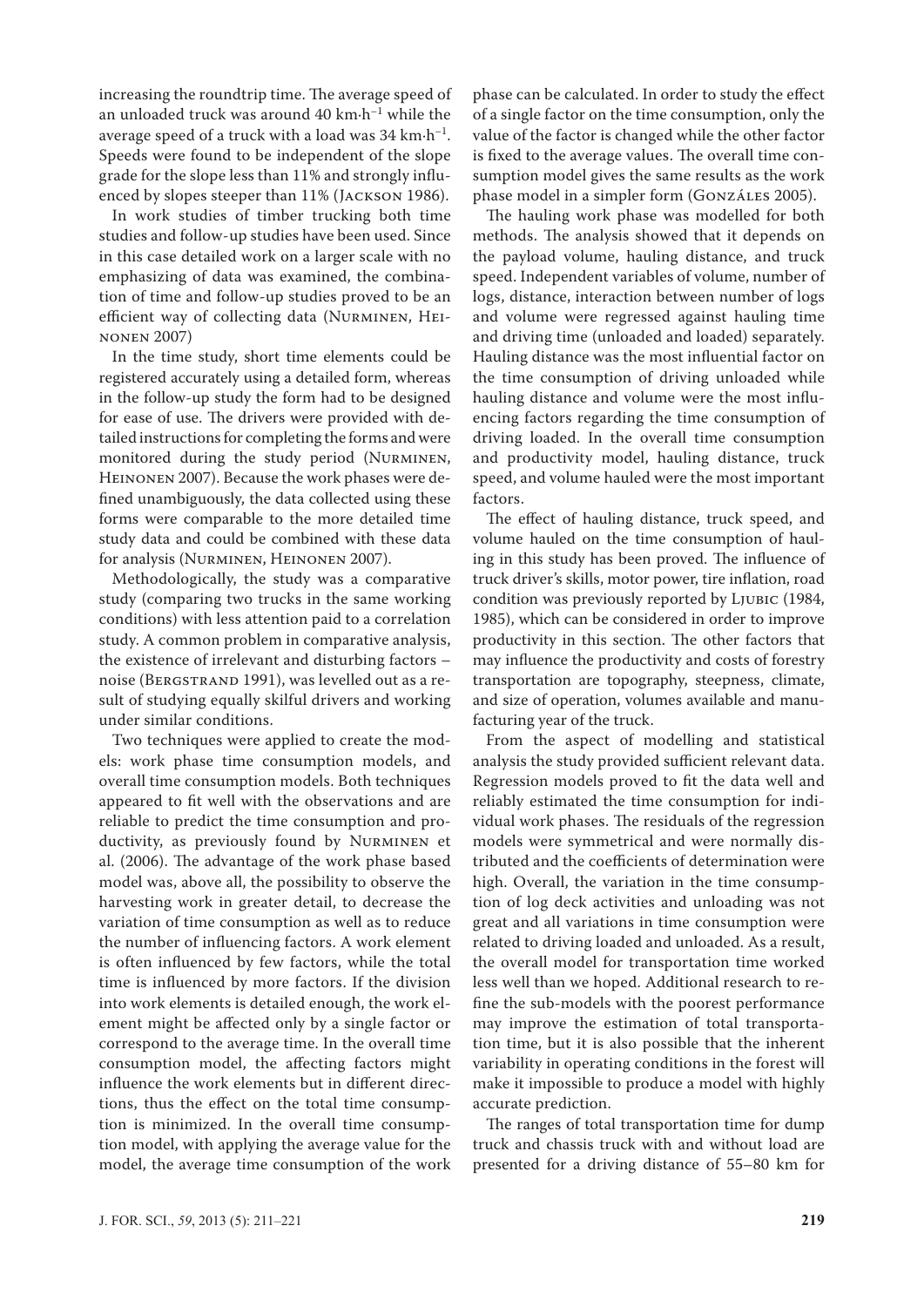transportation of saw logs and for a load volume of  $10-15$  m<sup>3</sup>. In both cases, the variation in travel time between the lowest and highest estimate was roughly 48% in chassis trucks and 73% in dump trucks.

The variation in time consumption must be taken into account when for example planning routes and schedules for trucks using optimization procedures. In addition, trucking entrepreneurs should understand this variation and incorporate it in their cost accounting and their pricing of shipment (Nurminen, Heinonen 2007). The data from the present study clearly indicate that the mean values do not always reflect the whole truth.

From the stand point of transportation times, the load volume is not a particularly significant factor since the roundtrip times did not differ significantly between two two types of trucks. Loading times are the main part of the log deck activities; however, they accounted for only about 11% of the total transportation time. However, load volume and log quality have a large financial effect on the transportation issue.

Since the division of total transportation time among work phases is greatly affected by driving distances and by the distribution of load and route types, the proportion shown in Fig. 2 cannot be generalized at a national scale.

The proportion of delays in the total transportation time was smaller than reported by Nagh-DI (1996), who reported values around 8% under similar conditions. The differences may result from improvement in cost optimization and training of workers involved in the work phase.

The time consumption for different driving phases generally depends on the speed limits and other relevant legislation, the proportion of the different road classes and the condition of the roads. These phases also include fixed or auxiliary activities such as manoeuvring the truck, service and repair and waiting at the log deck, all of which increase the variation in the time consumption.

The data also enabled to perform a detailed analysis of unloading activities for both trucks. Unloading accounted for a roughly small share of total transportation time (less than 3%). However, the differences between two methods were considerable. In the chassis truck unloading and loading phases are under two drivers' work performance. However, delays during the unloading phase especially in the chassis truck which needs a loader for unloading may disturb the schedules of subsequent trips and can cause financial losses to entrepreneurs.

NAGHDI (2005) studied productivity of hauling in the cut-to-length method and tree length method. Productivity of hauling in his study was

 $6.1 \text{ m}^3$ -effective  $h^{-1}$  in the tree length method and 3.3 m<sup>3</sup> effective  $h^{-1}$  in the cut-to-length method. The productivity of hauling in this study was 2.8 and  $3.4 \text{ m}^3$ -effective h<sup>-1</sup> in the dump truck and chassis truck, which is very similar to the productivity of hauling in the cut-to-length method reported by NAGHDI (2005).

The productivity of two types of trucks was tested by the Kolmogorov-Smirnov test for normality. Since the data were not normal, the Mann-Whitney *U*-test was applied in order to find any difference between the two trucks. The results showed that there were statistically significant differences between production rates of the two trucks  $(P = 0.039)$ .

In hauling, the machine costs accounted for 81% of the total hourly costs (system cost), while labour costs made up 19% of the share. Unit costs of hauling calculated by NAGHDI (2005) were 4.2 and 2.5 USD·m–3 in the cut-to-length and tree length method, respectively. In this study, the unit cost of hauling was 18 USD·m–3 in the dump truck and 15 USD·m–3 in the chassis truck. The main reason for the difference was a change in the value of trucks, diesel oil price, operating cost and different forest structure and routes.

As a conclusion, the models and results provided in this study could, in general, help forest managers to better understand the influencing factors on the productivity and cost of hauling using two types of trucks, to improve the allocation of logistics cost among timber lots and log products and to improve decisions related to processing of trees into a range of products. It can be used for reorganizing and planning of forest work in order to meet both the customer and company needs (Mousavi 2009).

## **Acknowledgements**

We are grateful to the manager of Nav, Mr. Nikkhah, and personnel involved who made the field experiment and data collection possible.

#### **References**

- Action plan (2000): Technical Group of Tak Sabz. Shafaroud, Shafaroud Company: 379. (in Persian)
- Bergstrand K. (1987): Planning and Analysis of Time Studied on Forest Technology. Uppsala, Forest Institute of Sweden: 58.
- BJÖRHEDEN R. (1991): Basic time concepts for international comparisons of time study reports. Journal of Forest Engineering, *2*: 33–39.